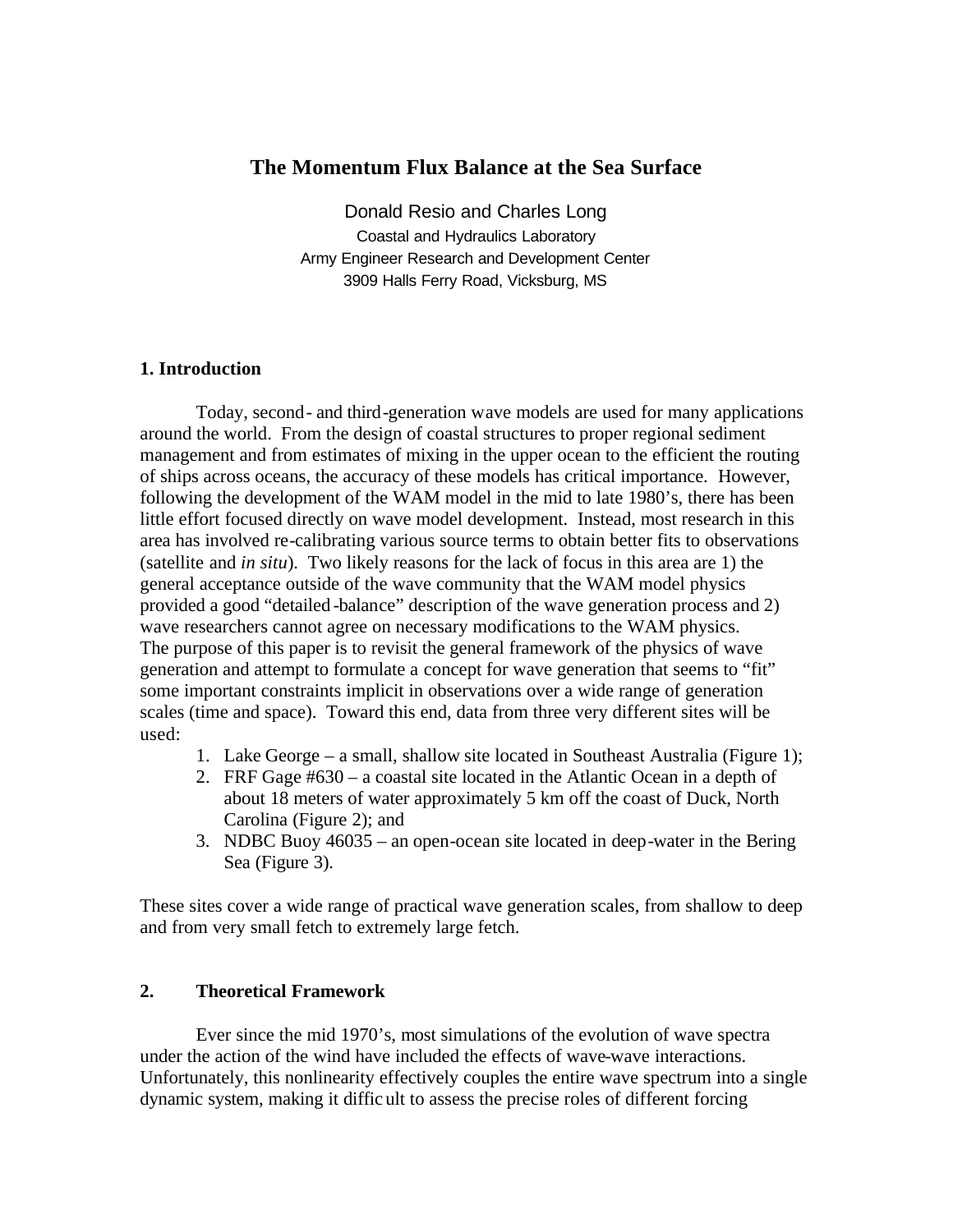mechanisms. In an attempt to avoid this problem, we postulate a theoretical framework for wind-wave spectra during active wave generation as shown in Figure 4. In this Figure, four spectral regions are defined, based roughly on the hypothesized controlling forcing mechanisms for each region.

Region 1, the spectral peak region, is bounded at its upper limit by frequency  $f_0$ , which is a frequency at which there is no net nonlinear flux of energy and extends to zero at its lower limit. Since there is no net flux of energy into or out of Region 1 due to wave-wave interactions, the net gain or loss of energy in this region depends only on external sources (wind input and wave breaking). The role of wave-wave interactions region will likely relate to down-shifting of the spectral peak, due to the strong asymmetry of this source term within this region.

Region 2, the transition region from Region 1 to the equilibrium range, is bounded by  $f_0$  at its lower limit and by  $f_{eq}$  (the low-frequency limit of the equilibrium range) at its upper boundary. This region represents an area in which nonlinear energy fluxes become less and less influenced by the proximity to the spectral peak ( and lowfrequency cut-ff) as  $f_{eq}$  is approached. Since there is zero net energy flux across  $f_0$ , we will hypothesize here that the primary mechanisms controlling the shape of this region are net wind input and wave-wave interactions. Under the assumption that wave breaking is very small in this region, a positive flux of energy (i.e. a flux directed toward high frequency) must exist at  $f_{eq}$ , in order to compensate for the energy gain in this region.

Region 3, the equilibrium range, has been the subject of many studies (Zakharov and Filenenko, 1966; Kitaigorodskii, 1983; Resio, 1987; Resio *et al*, 2001). It is assumed here that this region extends from  $f_{eq}$  at its lower limit to some high frequency at which dissipation begins to play a major role in the spectral energy balance. In the initial derivation by Zakharov and Filenenko (1966), it was assumed that an  $\omega^4$  (where  $\omega$  is radial frequency) slope would exist in this region ( i.e.  $E(\omega)$ ~ $\omega$  4, where  $E(\omega)$  is energy density) in the absence of any external sources and sinks. However, since we know that wind input exists at the spectral peak and at higher frequencies, it is extremely unlikely that wind input is identically zero across the entire equilibrium range. Consequently, it would appear that the requirement of no input should be relaxed to a sufficiently small input such that the equilibrium slope is not moved far from the  $\omega^4$  slope observed in most deep-water data sets. Recently, Resio *et al* (2001) showed that a more general form for the equilibrium range could be written in term of a wavenumber spectrum,

$$
F(k) = \frac{a_4}{2} u_s g^{-1/2} k^{-5/2}
$$
 (1)

where  $F(k)$  is the energy density in wavenumber space,  $\alpha_4$  is a universal constant,  $u_s$  is a scaling velocity , g is gravity, and k is wavenumber.

We assume that all three traditional deep-water source terms, wind input  $(S_{in})$ , nonlinear wave-wave interactions  $(S_{nl})$ , and wave breaking  $(S_{ds})$ , occur in all regions of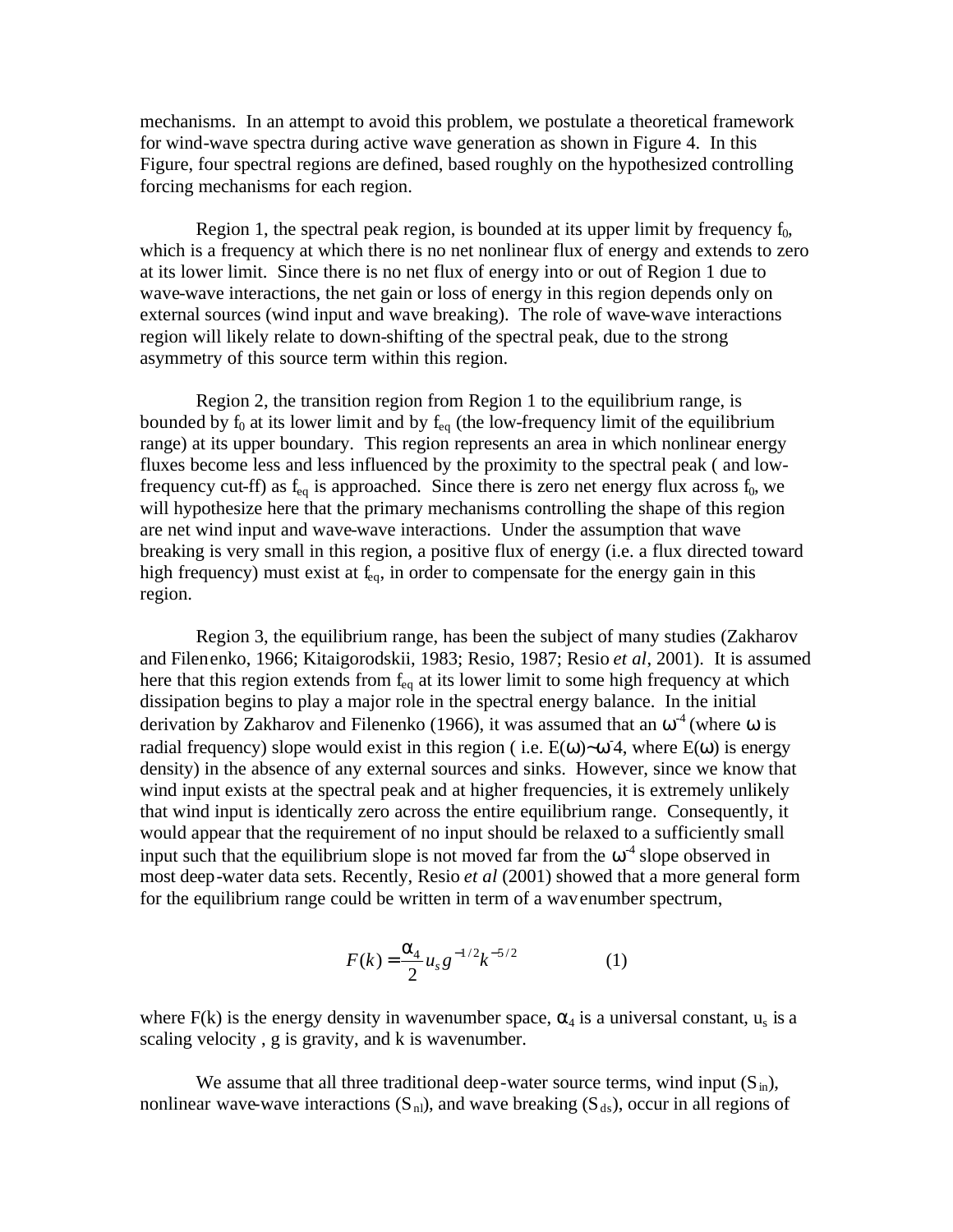the spectrum to some degree. For a stable equilibrium to exist, the sum of all three sources must equal zero. In the equilibrium range, if the sum of the wind and wave breaking source terms are not zero,  $S<sub>nl</sub>$ , which is equal to the divergence in the nonlinear energy fluxes, must be non-zero to maintain a net zero balance. In other words, we would have

$$
\frac{\partial \Gamma_E}{\partial \mathbf{w}} = S_{in} + S_{ds} \tag{2}
$$

where  $\Gamma_{\rm E}$  is the flux of energy through the spectrum. If wind input and wave breaking exactly cancel each other in this range, equation 2 would still hold. It would only mean that the divergence would be identically zero over this range and the fluxes should be exactly constant.

Nonlinear energy fluxes transfer energy from low to high frequencies and from high to low frequencies simultaneously. In some previous papers, the term flux has been used to describe the positive-directed fluxes (fluxes from low to high frequency), while the negative-directed fluxes (fluxes from high to low frequency) are termed inverse fluxes; however, this terminology will not be adopted here. We shall take the meaning of  $\Gamma_{\rm E}$  to be the net difference of the fluxes in both directions, i.e.

$$
\Gamma_E = \Gamma_E^+ + \Gamma_E^- \tag{3}
$$

where the superscripts "+" and "-" denote fluxes toward higher and lower frequencies, respectively. According to essentially all recent theoretical treatments of  $S_{n}$ , nonlinear fluxes within the equilibrium range tend to force the spectrum toward an  $\omega^4$  spectral form in the absence of other significant source terms. However, as will be shown here, even for typical wind inputs, the deviation from an  $\omega^4$  spectral form may be quite small. Within the equilibrium range, the flux of energy from lower to higher frequencies is given by (Resio et al., 2001) in a form equivalent to

$$
\Gamma_E^+ = C_{nl} \sqrt{g} \, \mathbf{b}^3 \tag{4}
$$

where  $C_{nl}$  is a dimensionless coefficient depending weakly on angular spreading and proximity to the spectral peak and  $\beta$  is a wave steepness parameter equivalent to  $\alpha_4 u/(2g^{1/2})$  in equation 2. To a first approximation, the divergence of the flux can be written as

$$
\frac{\partial \Gamma_E^+}{\partial w} \sim \frac{\partial x^3}{\partial w} \tag{5}
$$

where ξ is a compensated spectral density of the form

$$
\mathbf{x} = \frac{2F(k)g^{1/2}k^{5/2}}{\mathbf{a}_4 u}
$$
 (6)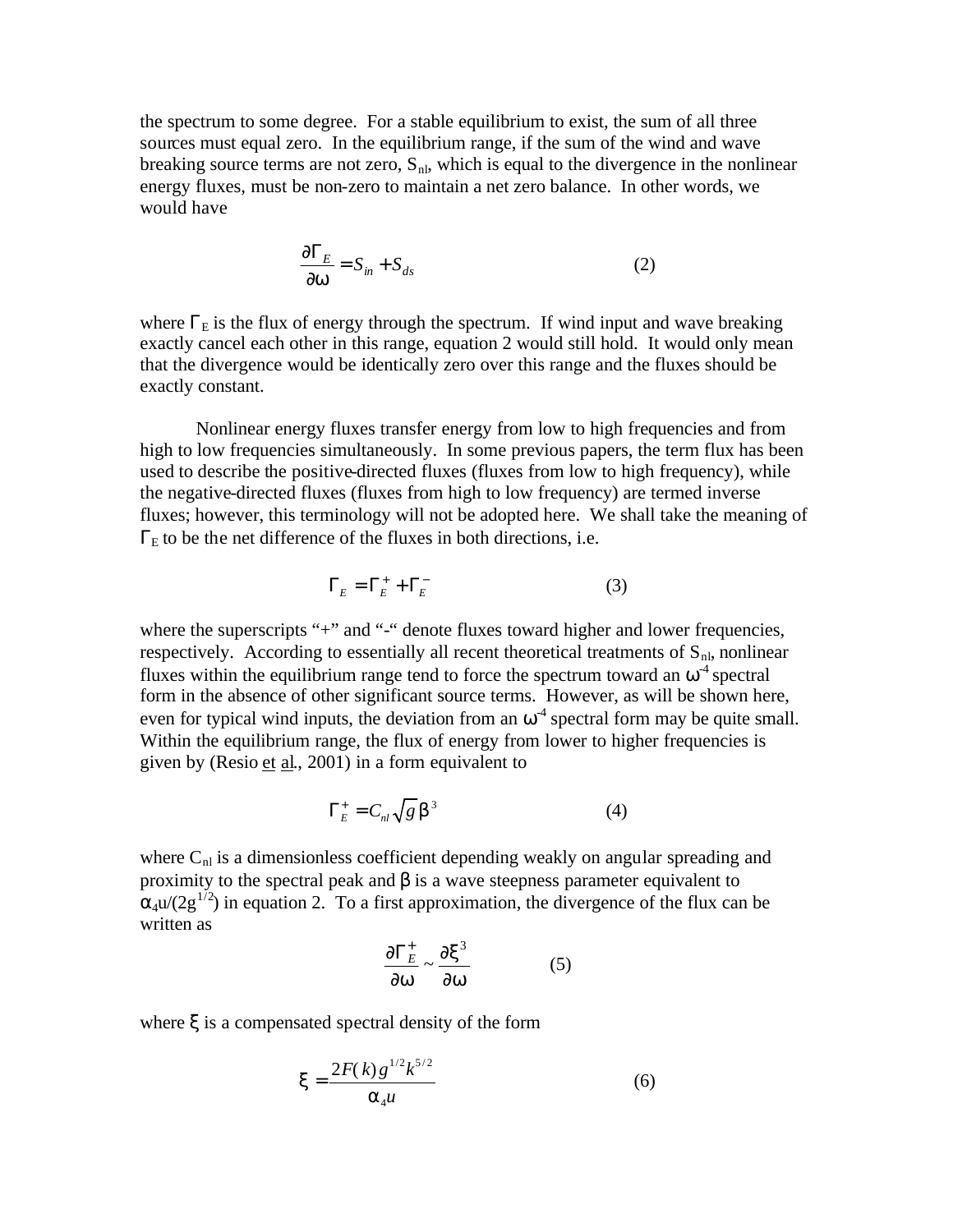From these arguments it can be seen that a 20% increase in spectral densities in the equilibrium range would result in over a 70% increase in the energy flux rates due to nonlinear interactions. Thus, the nonlinear interactions should force a very strong tendency toward the  $\omega^4$  spectral form even if wind input is occurring in this region of the spectrum.

Region 4, the dissipative range, is the portion of the spectrum in which energy, fluxed toward high frequencies via nonlinear interactions, is lost due to either turbulence (breaking) or viscous effects. The low-frequency limit to this range should be coincident with the point where the equilibrium range slope shifts to a steeper slope  $(\omega^n)$ where n>4). This may occur over a range of frequencies and different researchers have postulated different points at which this is expected to occur. For the purpose of this paper, we will just assume that a high-frequency energy sink exists, one that is capable of removing all energy fluxed into this region of the spectrum. Since this spectral region is located at relatively high frequency, the exact shape of the spectrum in this region does not affect most practical applications.

#### **3. Data**

Data selected for analysis here include one deep ocean buoy maintained by the National Data Buoy Center (NDBC, *http://www.ndbc.noaa.gov*), one shallow ocean sensor maintained by the U.S. Army Engineer Research and Development Center's Field Research Facility (FRF, *http://www.frf.usace.army.mil*), and one site on the east side of Lake George, Australia. Anemometers were located directly above wave sensors at all sites except for FRF #630, where winds were measured at the landward end of the FRF pier.

Four dimensionless parameters can be considered relative to site selection: relative depth of the waves in the equilibrium range,  $k_{\text{e}a}h$ , relative wave height  $H_{\text{me}}/h$ , wave steepness  $H_{m\nu} k_p$ , and inverse wave age  $u_a / c_p$  (often characterized as  $u_{10} / c_p$ ). The first of these has an approximate theoretical lower limit  $k_{e}h \approx 0.7$  below which the wavenumber dependence of the equilibrium range may change form, due to depth-related changes in the behavior of coupling coefficient (Resio 1987). Zakharov (1999) has shown that for  $k_{eq}h < 0.3$ , the spectrum should asymptotically tend toward a  $k^{-4/3}$  form. The subscript "eq" has been added to his original "kh" parameter to reflect the fact that his theoretical argument is valid only within the equilibrium range and not in the spectral peak region. With parameters defined in Sections 3.2 and 3.3, data from the above sites have relative depths in the range  $0.7 < k_{\text{e}} h$ , which pushes the lower limit somewhat. The data extends into very deep water at most deep-ocean sites.

### **4. Analysis**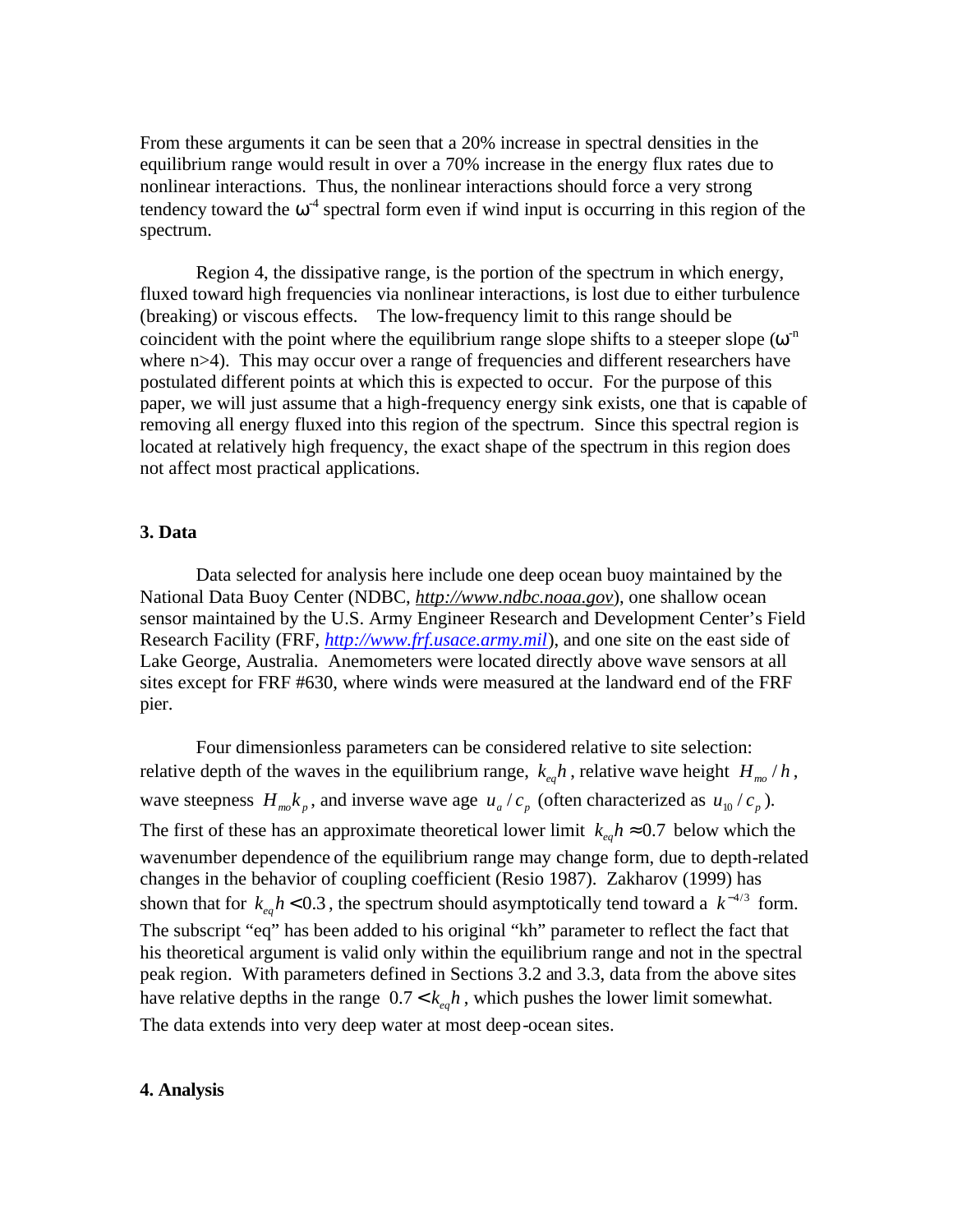Figure 5 shows a plot of the band-averaged valued for  $\xi$  as a function of f/f<sub>p</sub>, for all three data sets described later in this paper. In this Figure, the subscript "p" denotes a value at the spectral peak. Also shown in this Figure are the curves for  $k^{-3}$  ( $\omega^{-5}$  equivalent in deep water) and  $k^2$  ( $\omega^3$  equivalent in deep water) spectra, which clearly do not fit the data very well. Even though some random deviations and some possibly periodic variations in the value of ξ are seen, the general tendency is for ξ to remain approximately constant in all of the data sets.

Since we are interested here in an integral balance of energy, rather than a detailed frequency-direction balance, we shall not attempt to build upon different source term forms; rather, we shall examine six types of wind-input scaling. These can be written in the form:

$$
\int_{f_0}^{f_{eq}} S_{in}(f) df \sim u_a^3
$$
 (7)  
and  

$$
\int_{f_0}^{f_{eq}} S_{in}(f) df \sim u_a^2 c_p
$$
 (8)

where  $c_p$  is the phase speed of waves at the spectral peak,  $u_a$  is a scaling parameter with units of velocity, taken here to be 1) the wind speed at a reference level of 10 meters  $(u_{10})$ ; 2) the friction velocity ( $u_* = \tau^{1/2}/\rho_a$ , where  $\tau$  is the wind stress and  $\rho_a$  is air density); and 3) the wind speed at a fractional height of the wavelength of the spectral peak ( $u_{\lambda}$  as defined in Resio,  $et al.$ , 1999). Thus, the six scaling combinations investigated here</u> consist of three different scaling parameters for wind speed inserted into the two different scaling forms shown in equations 7 and 8.

### **4. Results**

Figures 6a-6c show a plot of β versus  $\frac{u_a}{\epsilon}$ *g* , where u<sup>a</sup> , in turn, represents the three

scaling options based on wind speed parameters only. Clearly, this scaling option does not provide a unified scaling form for the different data sets. Instead, the slope of the small-basin data (Lake George) is considerably shallower than the slope of the open ocean data sets (FRF #630 and NDBC 46035). Figures 7a-7c show a plot of β versus

*a u g* , where u<sup>a</sup> , in turn, represents the three scaling options based on wind speed and

phase velocity parameters in the manner described above. This scaling velocity provides a basis for the data in the slopes of each data set are all consistent. Thus, this scaling, rather than a scaling based on wind speed alone, provides a better, scale-independent representation for energy densities in the equilibrium range.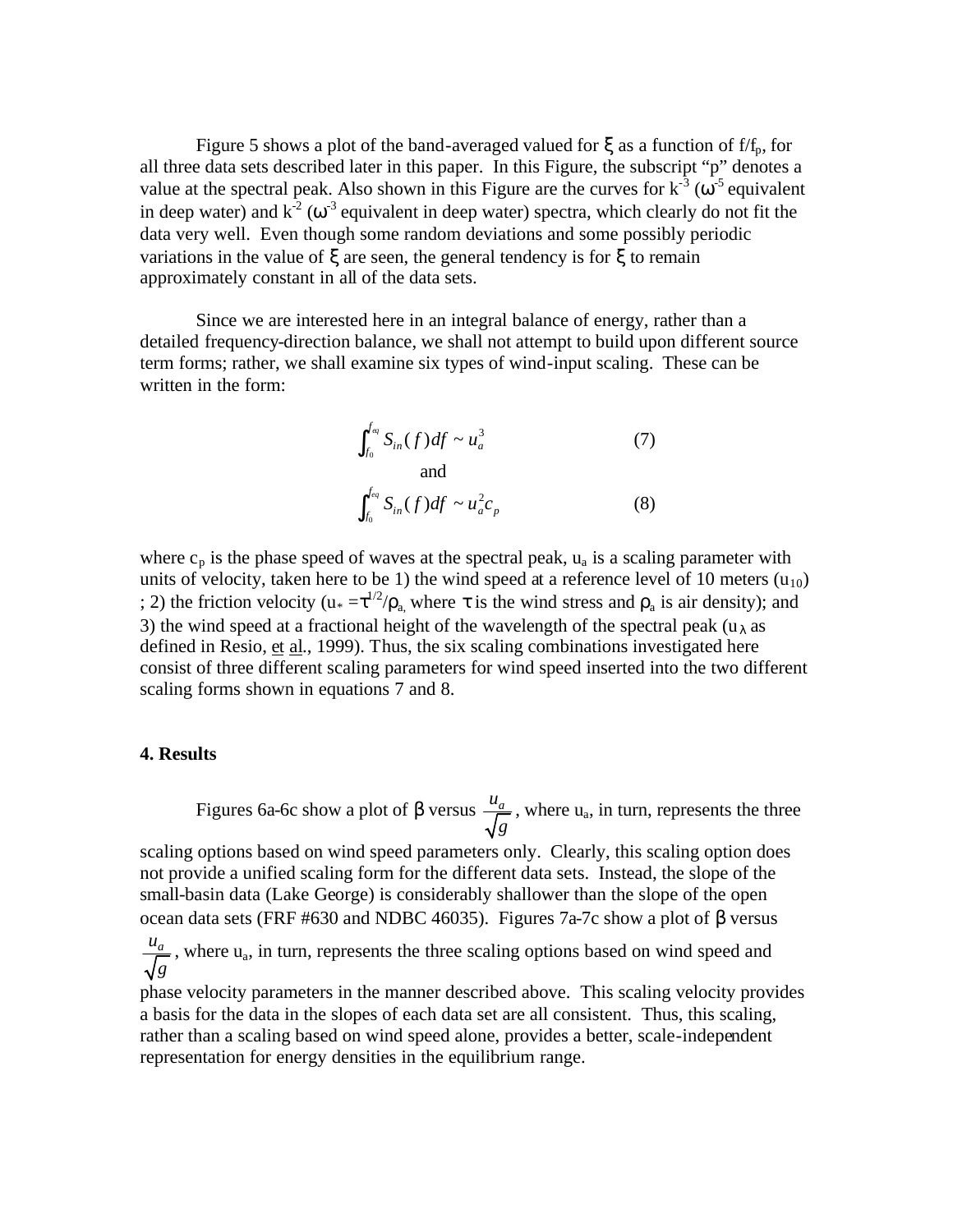Of the three different velocity scales examined, the velocity referenced at a level of 0.065 times the peak wavelength above the mean surface consistently provided the scaling relationship with the lowest scatter around the regression line. In fact as shown in Resio *et al* (2002), this scatter is reduced by a factor of three to four in high-quality, small-basin data sets.

### **4. Discussion**

As shown in Resio *et al* (2002), the findings here are consistent with a constant flux of momentum from the atmosphere into the wave field, which agrees with the work of Hasselmann *et al* (1973) and Resio and Perrie (1989). In fact, in the work by Resio and Perrie (1989) was the initial basis for attempting the  $u_a^2 c_p$  form as the scaling parameter for β, after we had found that none of the forms based on wind speed along gave a very good result.

The best-fit relationship for the entire data set was clearly achieved with the  $u_r^2 c_p$ scaling parameter. If we return the work of Resio and Perrie (1989), we see that they included an analysis of laboratory data in their scaling analysis and showed that a  $u_{10}^{2}c_{p}$  form provided a better fit to a wide range of data than did forms based on wind speed alone; however, they did not have the extensive data shown here supporting that conclusion in their paper. If we return to the data sets shown in their paper we see that the use of  $u_r$  improves the consistency of the  $\beta$ - $u_a$  relationship for lab data included.

These findings could potentially have significance to at least three several practical applications. First, the interpretation of scatterometer data is roughly based on a linear relationship between wind speed and measured return from wave fields. Since the calibration of this relationship is based primarily on open-ocean data, it is possible that the actual relationship is more of the form shown here. Second, wave models that depend on detailed -balance arguments, typically have been calibrated to reflect either an  $\omega^5$ spectral form or a linear dependence of the energy levels in the equilibrium range on wind speed. It is unlikely that either of these detailed -balance forms can work well over a wide range of dynamic scales. And third, arguments of wave induced drag coefficients, which are strongly dependent on wave age, are not supported by our findings.

Another point worth discussing in this paper is the fact that considerable evidence supporting the  $k^{-5/2}$  equilibrium range, even into kh values as low as 0.6, is beginning to accumulate. This is consistent with the expected behavior of spectral energy densities in the equilibrium range, based on nonlinear energy fluxes; but it is difficult to see how any wave breaking mechanism, which may be coerced to depend on f<sup>4</sup> in deep water, can be made to scale appropriately to reproduce this result. This appears to support arguments that the primary energy losses within a wave spectrum are located in at high frequencies and not in Regions I-III of the spectrum. It is also consistent with physical arguments based on the depth of the "turbulence" (white-capping) region at the water surface during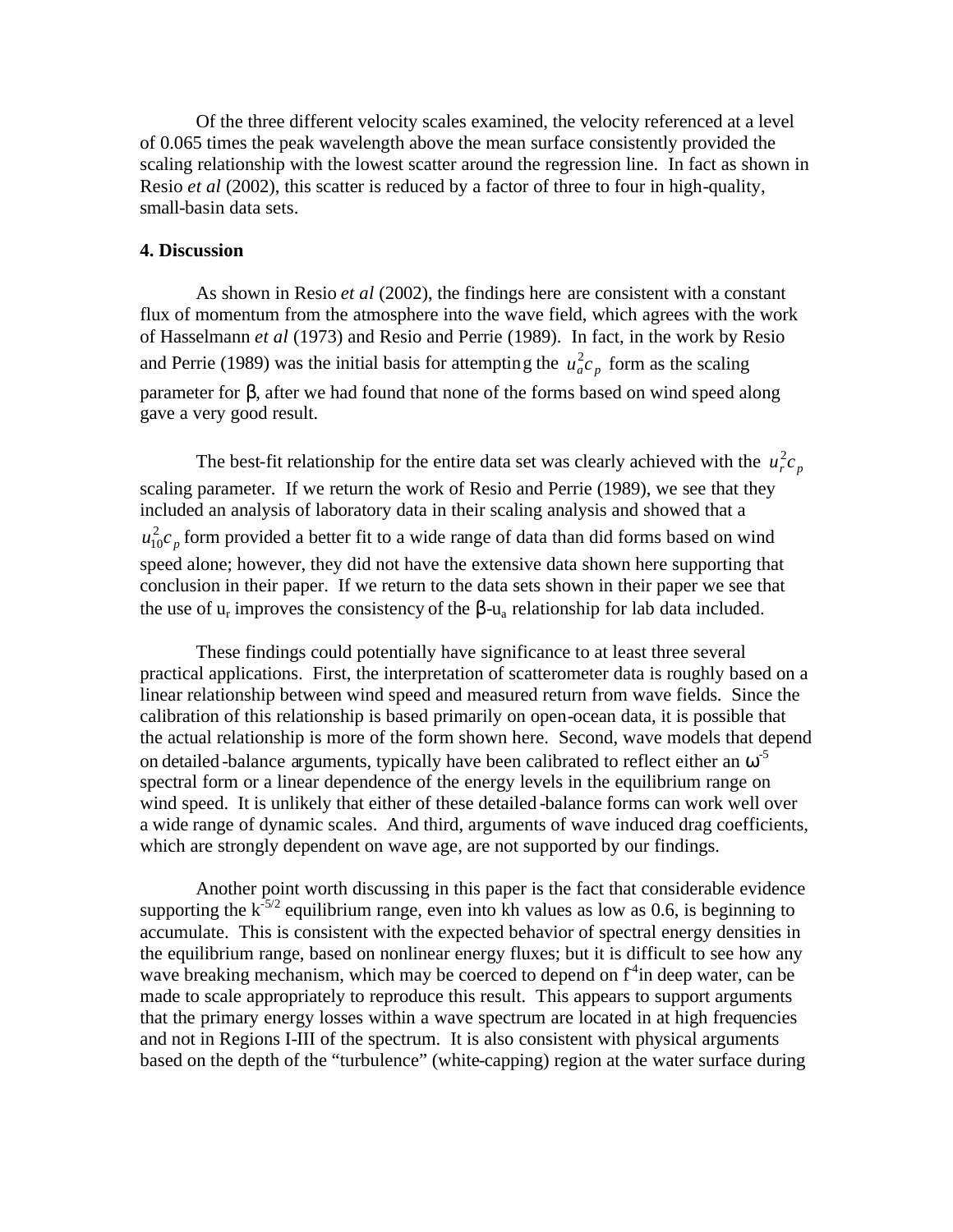wave generation, since  $\frac{u}{\epsilon}$  <<1 *p z L*  $\frac{dz}{z}$  << 1, where  $\delta z$  is the depth of the white-capping region and  $L_p$  is the wavelength of the spectral peak.

# **5. Conclusions**

The two primary conclusions based on the analyses and data sets presented here are as follows:

1. Energy densities in the equilibrium range depend on a combination of wind speed and spectral peak phase speeds, consistent with the concept that a constant proportion of the momentum transfer from the atmosphere enters the wave field.

2. Wind inputs into waves appear to scale better with wind speeds measured at a peak wavelength scaled level above the surface than with either friction velocity or winds at a fixed height.

#### **REFERENCES**

Hasselmann , D.E., Dunckel, M., Ewing, J.A: 1973. "Directional Wave Spectra Observed during JONSWAP 1973." *Journal of Physical Oceanography*, 10, 1264 – 1280.

Kitaigorodskii, S.A. 1983" "On the Theory of the Equilibrium Range in the Spectrum of Wind-Generated Gravity Waves." *Journal of Physical Oceanography,* 13, 816 – 826.

Resio, D.T., Long, C.E., and C.L. Vincent: 2002. "A Universal Equilibrium Range Constant Wind-Generated Waves, submitted for publication

Resio, Donald T. 1987: "Shallow Water Waves. I –Theory." J*. Waterway, Port, Coastal and Ocean Engr*. 113, 264-281.

Resio, Donald and Perrie, W: 1989. "Implications of an f-4 Equilibrium Range for Wind-Generated Waves." *Journal of Physical Oceanography*, 19, 193-204.

Resio, Donald T., Pihl, J.H., Tracy, B.A., Vincent, C.L: 2001. "Nonlinear Energy Fluxes and the finite Depth Equilibrium Range in Wave Spectra," *Journal of Geophysical Research.* 106, C4, 6985-7000.

Resio, Donald T., Swail, V.R., Jensen, R.E., and Cardone, V.J: 1999 "Wind Speed Scaling in Fully Developed Seas," *Journal of Physical Oceanography*. 29, 1801-1811.

Zakharov, Vladmir 1999: "Statistical Theory of Gravity and Capillary Waves on the Surface of A Finite-Depth Fluid, " *European Journal of Mechanics*, 18, 3, May –June.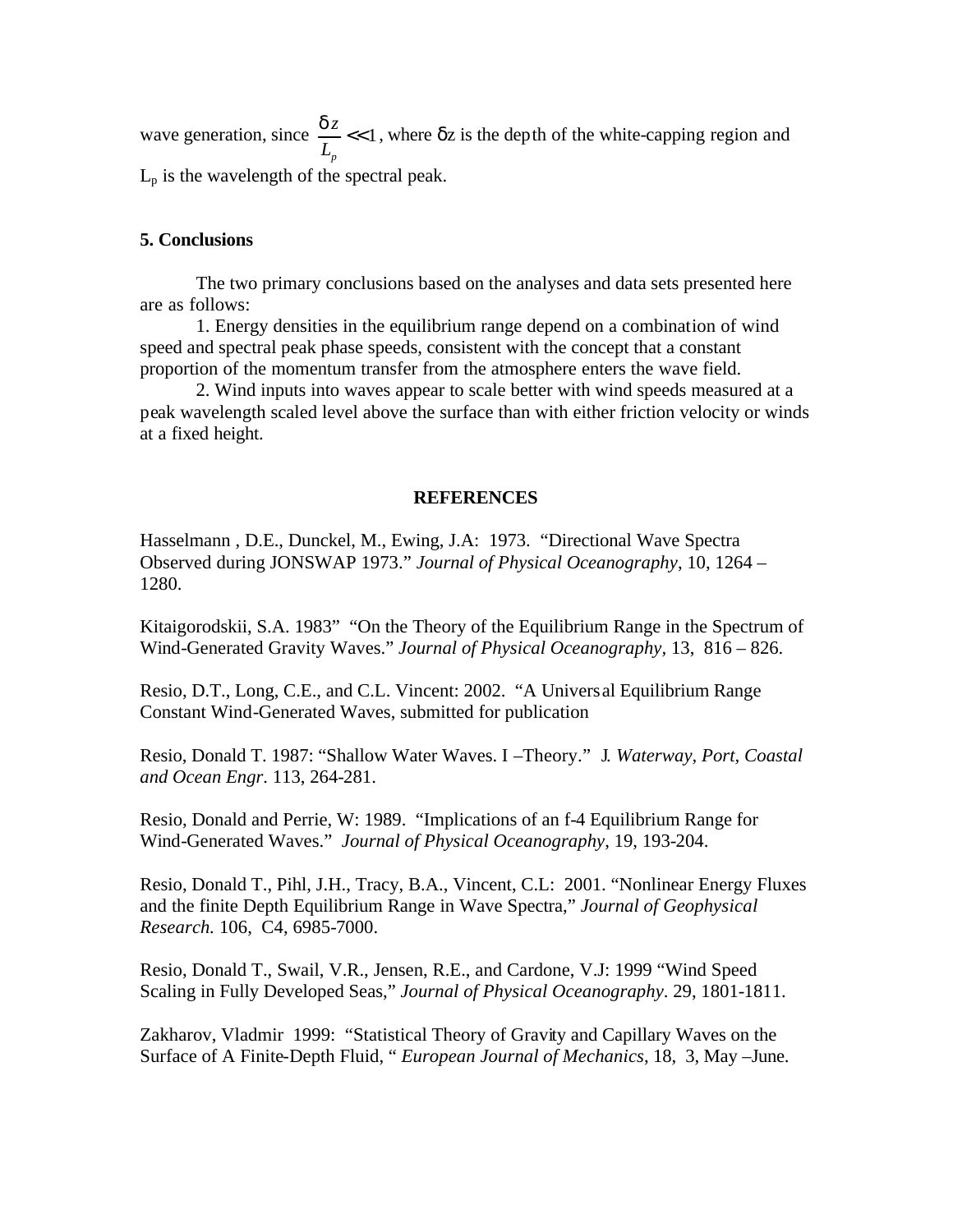Zakharov, V.E. and Filonenko: 1966. " The Energy Spectrum for Stochastic Oscillation of a Fluid's Surface," *Doklady, Akad.Nauk*, 170, 1992-1995.



Figure 1. Location of Lake George data site.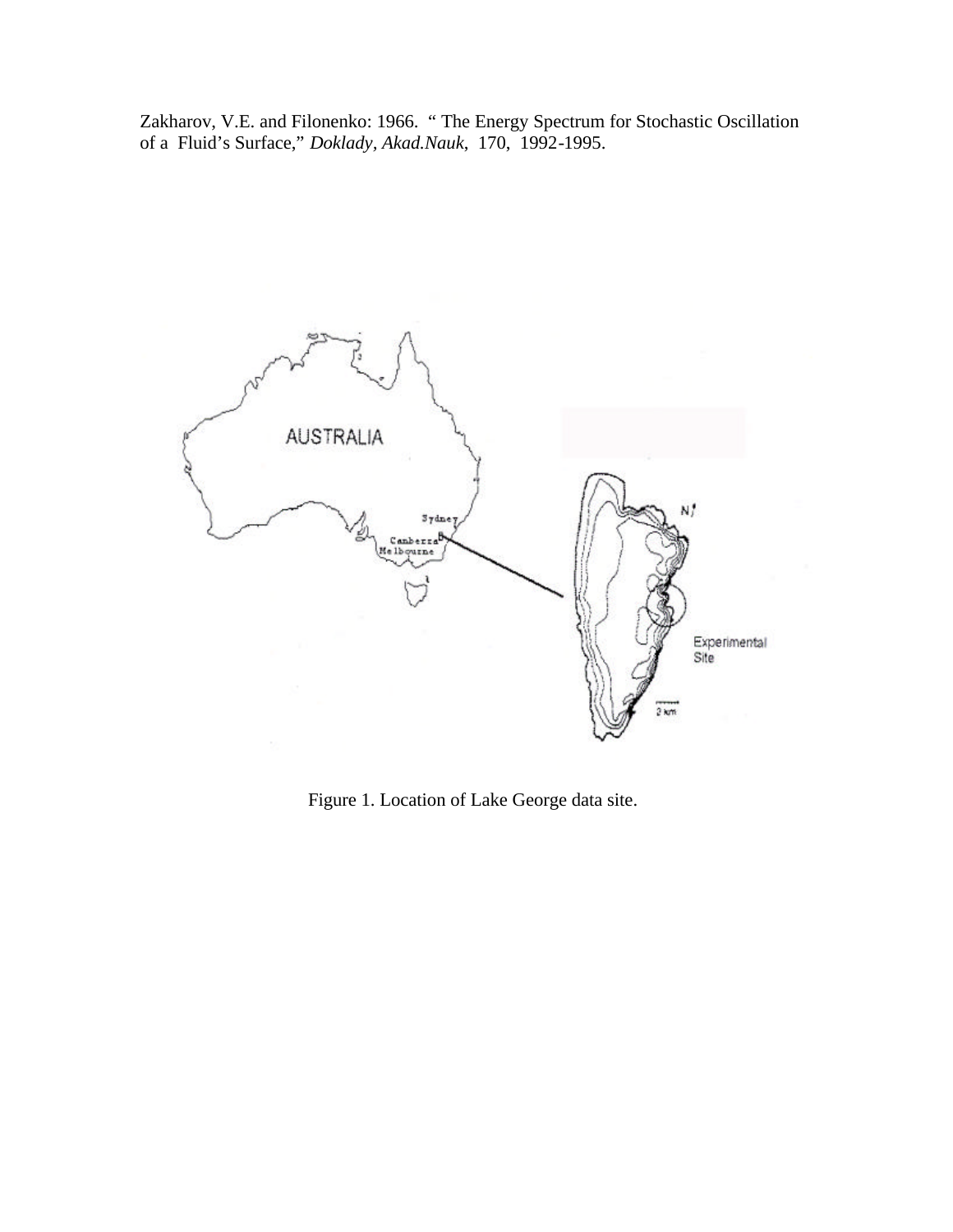

Figure 2. Location of FRF #630 site.



Figure 3. Location of NDBC #46035 site.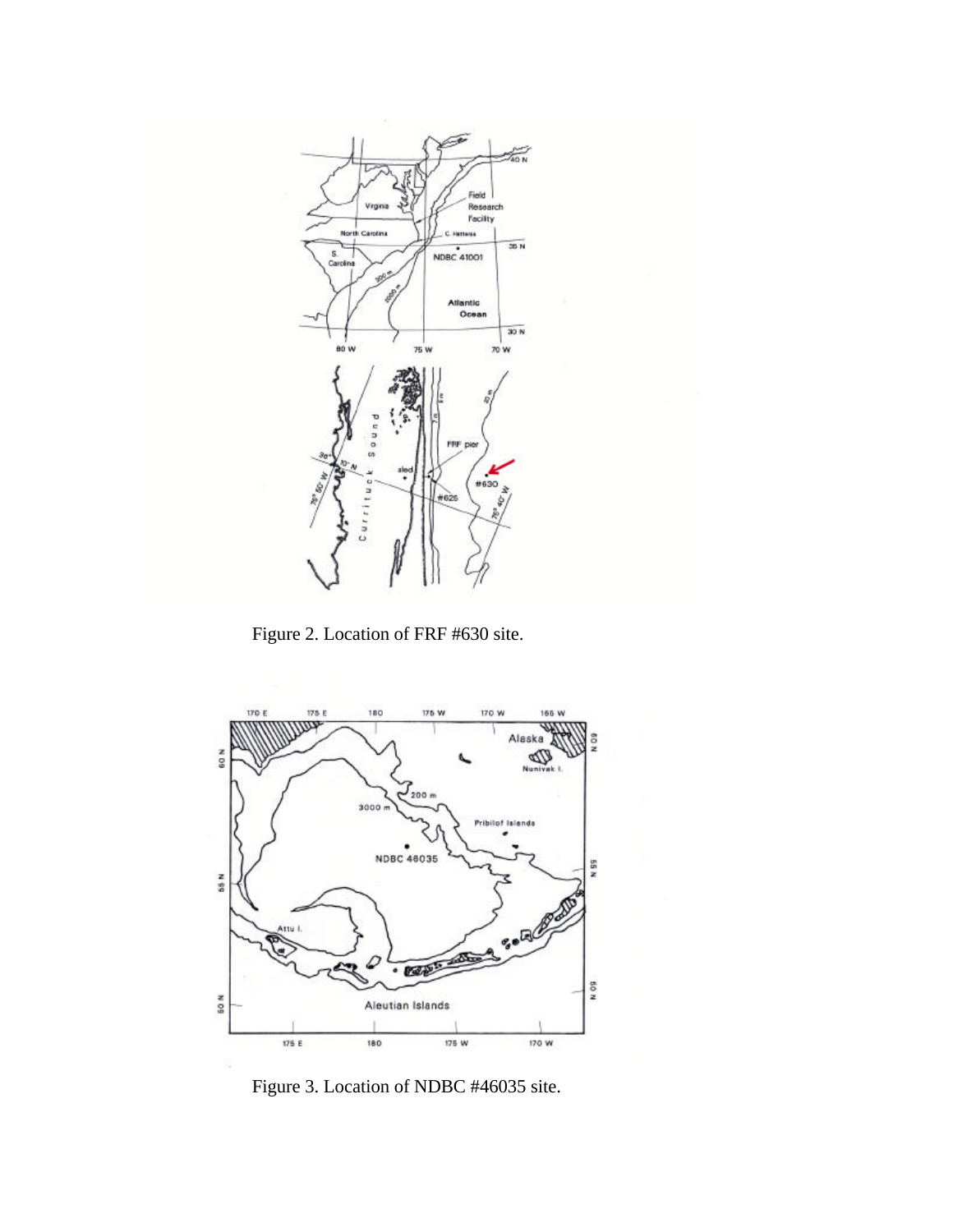

Figure 4. Schematic of diagram for spectral energy-flux regions.



Figure 5. Behavior of spectral density at data site.